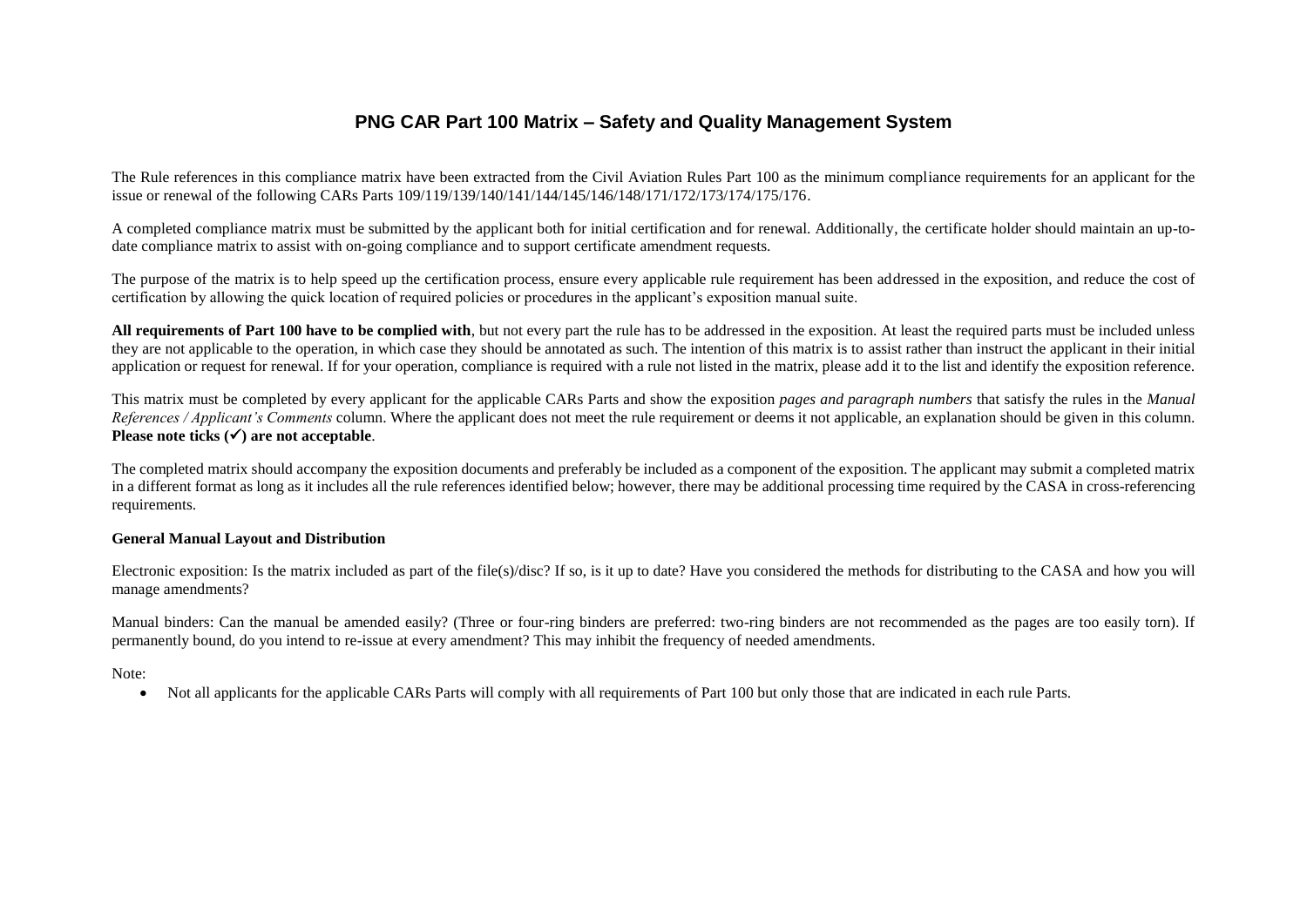

## *Subpart B: Safety Management System*

Applicant: Participant ID:

Manual Submitted: <u>Neverland Submitted:</u> Rev.: Neverland Submitted: Dated:

*Assessed By:*

|                                                       | <b>Applicant's Comments</b> | <b>CASA Comments (for CASA use only)</b> |
|-------------------------------------------------------|-----------------------------|------------------------------------------|
| Rule Compliance Matrix                                |                             |                                          |
| Company Statement page, signed by the Chief Executive |                             |                                          |
| List of Effective Pages                               |                             |                                          |
| <b>Record of Amendments</b>                           |                             |                                          |
| Distribution List & copies to be numbered             |                             |                                          |
| <b>Contents Page</b>                                  |                             |                                          |
| Definitions & Abbreviations (not mandatory)           |                             |                                          |
| On every page, headers and/or footers to include:     |                             |                                          |
| (a) Company name                                      |                             |                                          |
| (b) Name of the manual                                |                             |                                          |
| (c) Effective revision and date of the page           |                             |                                          |
| (d) Page number                                       |                             |                                          |
| Index (not mandatory but desirable)                   |                             |                                          |

| <b>Safety Management System</b>                    | <b>Manual References / Applicant's Comments</b> | <b>CASA Review &amp; Comments (for CASA</b><br>only)                         |
|----------------------------------------------------|-------------------------------------------------|------------------------------------------------------------------------------|
| <b>Establishment of a Safety Management System</b> |                                                 |                                                                              |
| 100.51                                             |                                                 | <b>Current SMS Manual or Integrated (Indicate</b><br>version/issues and date |
| <b>Safety Policy</b>                               |                                                 |                                                                              |
| 100.53(a)                                          |                                                 |                                                                              |
| 100.53(b)                                          |                                                 |                                                                              |
| <b>Safety Objectives</b>                           |                                                 |                                                                              |
| 100.55(a)                                          |                                                 |                                                                              |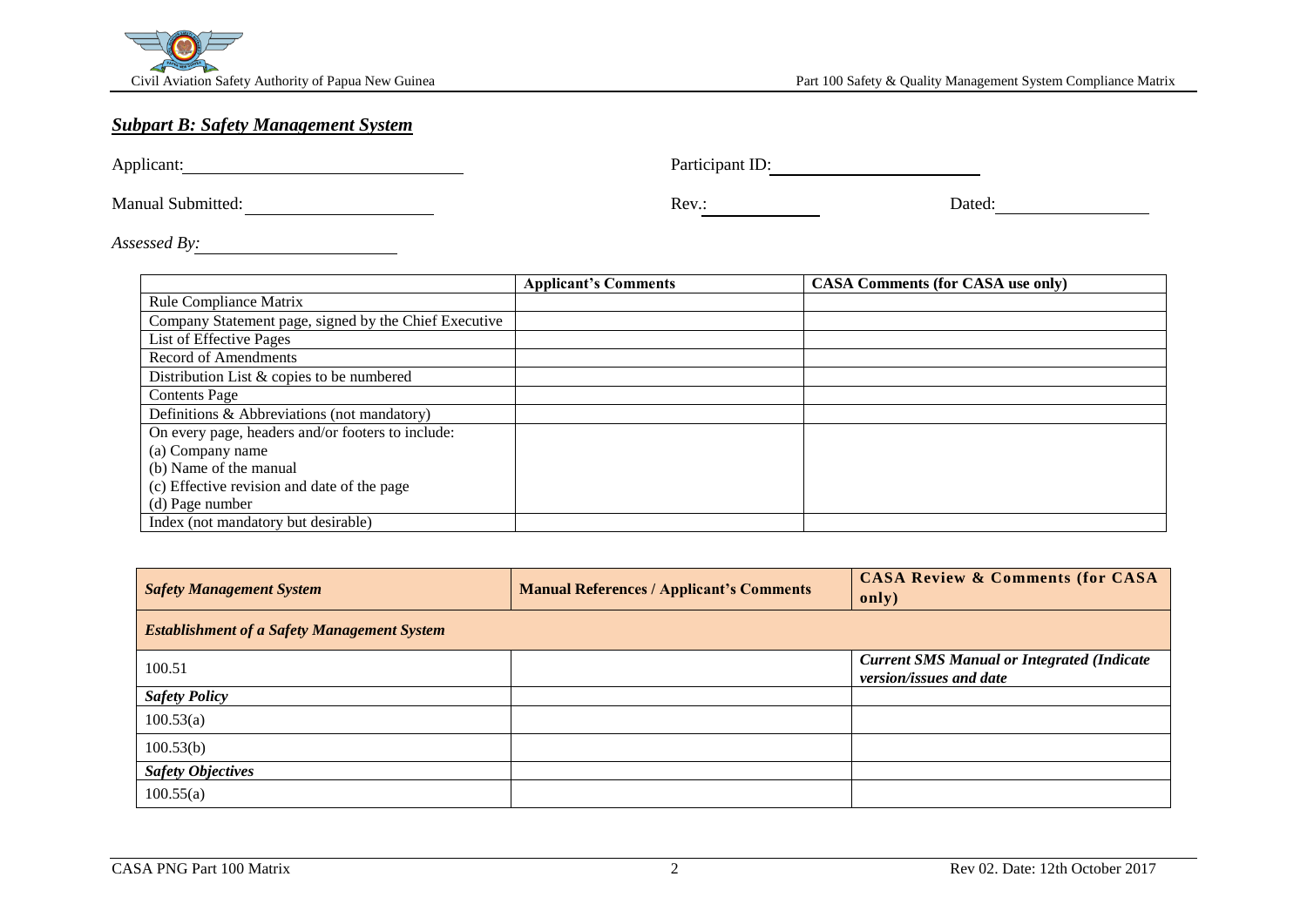

| <b>Safety Management System</b>           | <b>Manual References / Applicant's Comments</b> | <b>CASA Review &amp; Comments (for CASA)</b><br>only) |
|-------------------------------------------|-------------------------------------------------|-------------------------------------------------------|
| 100.55(b)                                 |                                                 |                                                       |
| Roles, Responsibilities and Authorities   |                                                 |                                                       |
| 100.57(a)(1)                              |                                                 |                                                       |
| 100.57(a)(2)<br>100.57(b)                 |                                                 |                                                       |
| 100.57(a)(3)                              |                                                 |                                                       |
| 100.57(a)(4)                              |                                                 |                                                       |
| <b>Hazard</b> identification              |                                                 |                                                       |
| $Proceedure(s)$<br>100.59(a)              |                                                 |                                                       |
| Procedure(s)<br>100.59(b)(1)              |                                                 |                                                       |
| Procedure(s)<br>100.59(b)(2)<br>100.59(c) |                                                 |                                                       |
| <b>Risk Management</b>                    |                                                 |                                                       |
| Procedure(s)<br>100.61(a)                 |                                                 |                                                       |
| Procedure(s)<br>100.61(b)(1)              |                                                 |                                                       |
| Procedure(s)<br>100.61(b)(2)              |                                                 |                                                       |
| Procedure(s)<br>100.61(b)(3)              |                                                 |                                                       |
| Procedure(s)<br>100.61(b)(4)              |                                                 |                                                       |
| <b>Interfaces</b>                         |                                                 |                                                       |
| $Proceedure(s)$<br>100.63(a)              |                                                 |                                                       |
| $Proceedure(s)$<br>100.63(b)(1)           |                                                 |                                                       |
| $Proceedure(s)$<br>100.63(b)(2)           |                                                 |                                                       |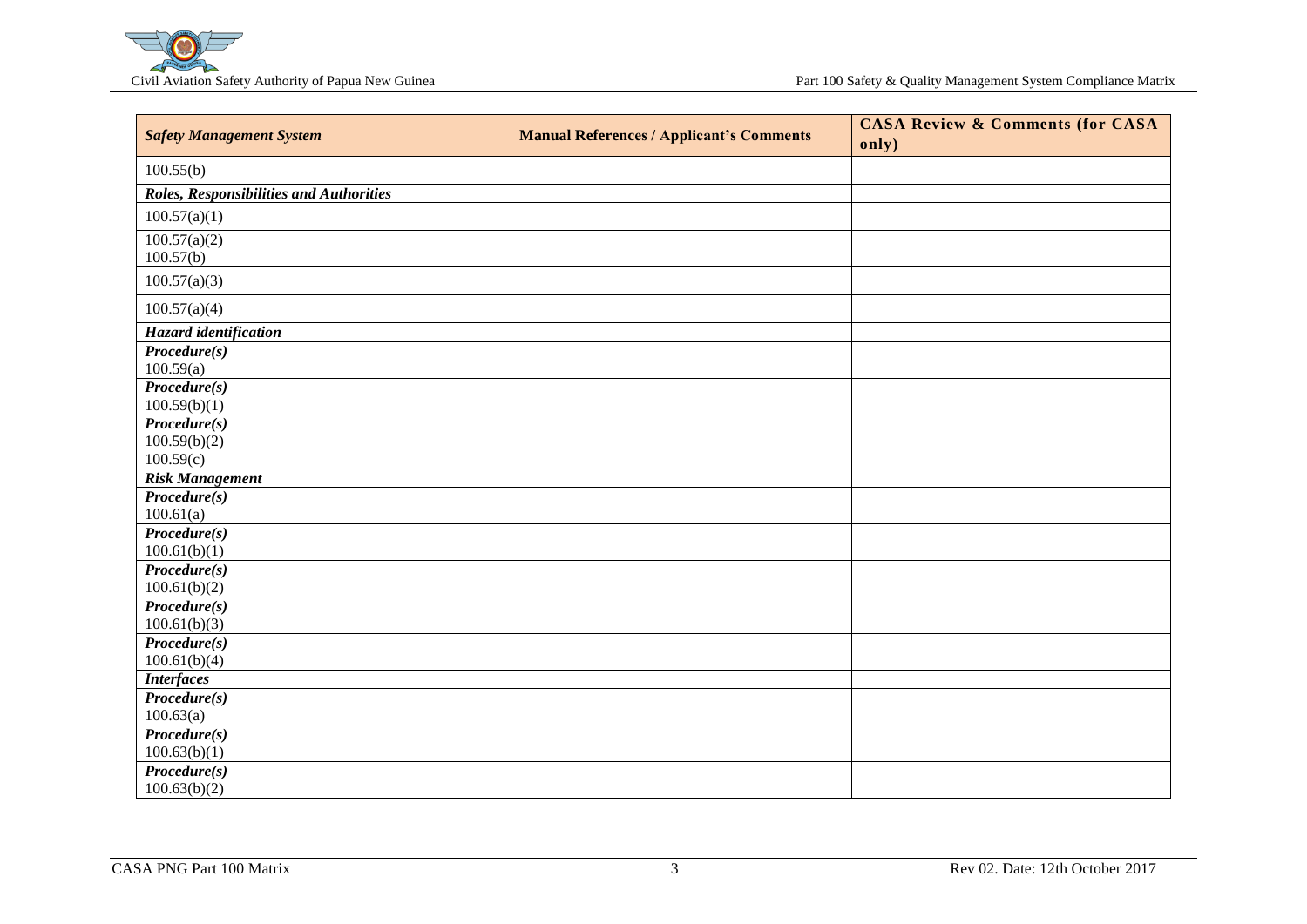

|                                                |                                                 | <b>CASA Review &amp; Comments (for CASA</b> |
|------------------------------------------------|-------------------------------------------------|---------------------------------------------|
| <b>Safety Management System</b>                | <b>Manual References / Applicant's Comments</b> | only)                                       |
| $Proceedure(s)$                                |                                                 |                                             |
| 100.63(b)(3)                                   |                                                 |                                             |
| $Proceedure(s)$                                |                                                 |                                             |
| 100.63(b)(4)                                   |                                                 |                                             |
| $Proceedure(s)$                                |                                                 |                                             |
| 100.63(b)(5)                                   |                                                 |                                             |
| <b>Change Management</b>                       |                                                 |                                             |
| $Proceedure(s)$                                |                                                 |                                             |
| 100.65(a)                                      |                                                 |                                             |
| $Proceedure(s)$                                |                                                 |                                             |
| 100.65(b)(1)                                   |                                                 |                                             |
| $Proceedure(s)$                                |                                                 |                                             |
| 100.65(b)(2)                                   |                                                 |                                             |
| $\overline{\text{Procedure}(s)}$               |                                                 |                                             |
| 100.65(b)(3)                                   |                                                 |                                             |
| $Proceedure(s)$                                |                                                 |                                             |
| 100.65(b)(4)                                   |                                                 |                                             |
| $Proceedure(s)$                                |                                                 |                                             |
| 100.65(b)(5)                                   |                                                 |                                             |
| <b>Internal Communication and Consultation</b> |                                                 |                                             |
| $Proceedure(s)$                                |                                                 |                                             |
| 100.67(a)(1)(i)                                |                                                 |                                             |
| $Proceedure(s)$                                |                                                 |                                             |
| 100.67(a)(1)(ii)                               |                                                 |                                             |
| $Proceedure(s)$                                |                                                 |                                             |
| 100.67(a)(1)(iii)                              |                                                 |                                             |
| $Proceedure(s)$                                |                                                 |                                             |
| 100.67(a)(1)(iv)                               |                                                 |                                             |
| $Proceedure(s)$                                |                                                 |                                             |
| 100.67(a)(1)(v)<br>$Proceedure(s)$             |                                                 |                                             |
| 100.67(a)(1)(vi)                               |                                                 |                                             |
| $Proceedure(s)$                                |                                                 |                                             |
| 100.67(a)(2)                                   |                                                 |                                             |
| 100.67(b)                                      |                                                 |                                             |
|                                                |                                                 |                                             |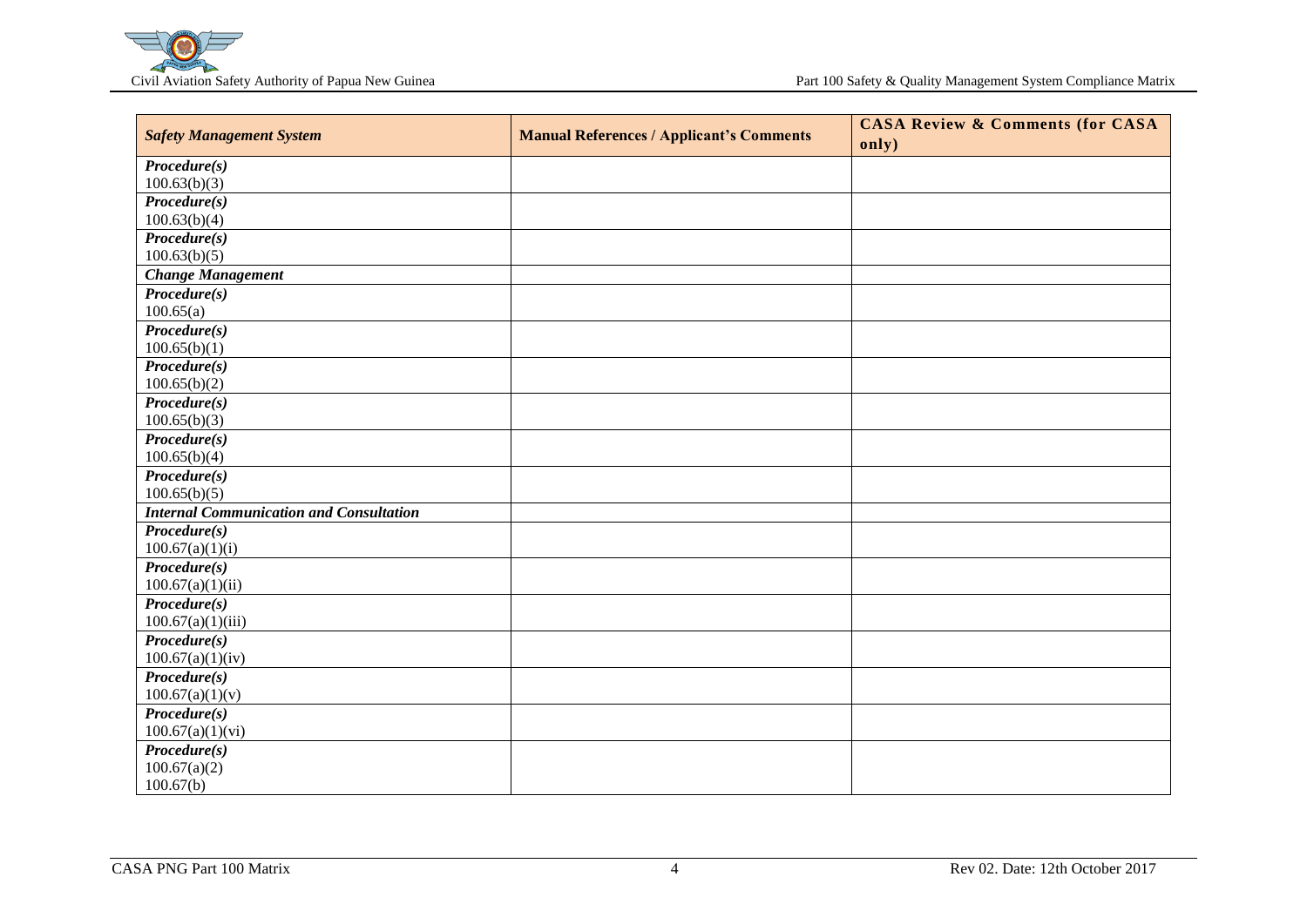

| <b>Safety Management System</b>                                        | <b>Manual References / Applicant's Comments</b> | <b>CASA Review &amp; Comments (for CASA</b><br>only) |
|------------------------------------------------------------------------|-------------------------------------------------|------------------------------------------------------|
| Programme(s)<br>100.67(a)(3)                                           |                                                 |                                                      |
| Accident and Incident Recording, Reporting and<br><b>Investigation</b> |                                                 |                                                      |
| 100.69(a)                                                              |                                                 |                                                      |
| 100.69(b)(1)<br>to include Part 12 obligation/requirements             | Refer to Part 12 below                          |                                                      |
| <b>Part 12 Occurrence Reporting</b>                                    |                                                 |                                                      |
| 12.55(a)(5)                                                            |                                                 |                                                      |
| $12.55(d)(5)$ [App A(e)]                                               |                                                 |                                                      |
| 12.57(a)(1)                                                            |                                                 |                                                      |
| $12.57(b)(1)-(2)$                                                      |                                                 |                                                      |
| 12.59(a)(1)                                                            |                                                 |                                                      |
| $12.59(a)(2)(i)-(ii)$                                                  |                                                 |                                                      |
| 12.59(3)                                                               |                                                 |                                                      |
| 100.69(b)(2)                                                           |                                                 |                                                      |
| 100.69(b)(3)                                                           |                                                 |                                                      |
| <b>Emergency response procedures</b>                                   | Applicable to Part 119, Part 139 or Part 140    |                                                      |
| $Proceedure(s)$<br>100.71(a)(1)                                        |                                                 |                                                      |
| $Proceedure(s)$<br>100.71(a)(2)                                        |                                                 |                                                      |
| $Proceedure(s)$                                                        |                                                 |                                                      |
| 100.71(a)(3)                                                           |                                                 |                                                      |
| <b>Safety Management System Training</b>                               |                                                 |                                                      |
| Procedure(s)                                                           |                                                 |                                                      |
| 100.73(a)                                                              |                                                 |                                                      |
| $Proceedure(s)$<br>100.73(b)                                           |                                                 |                                                      |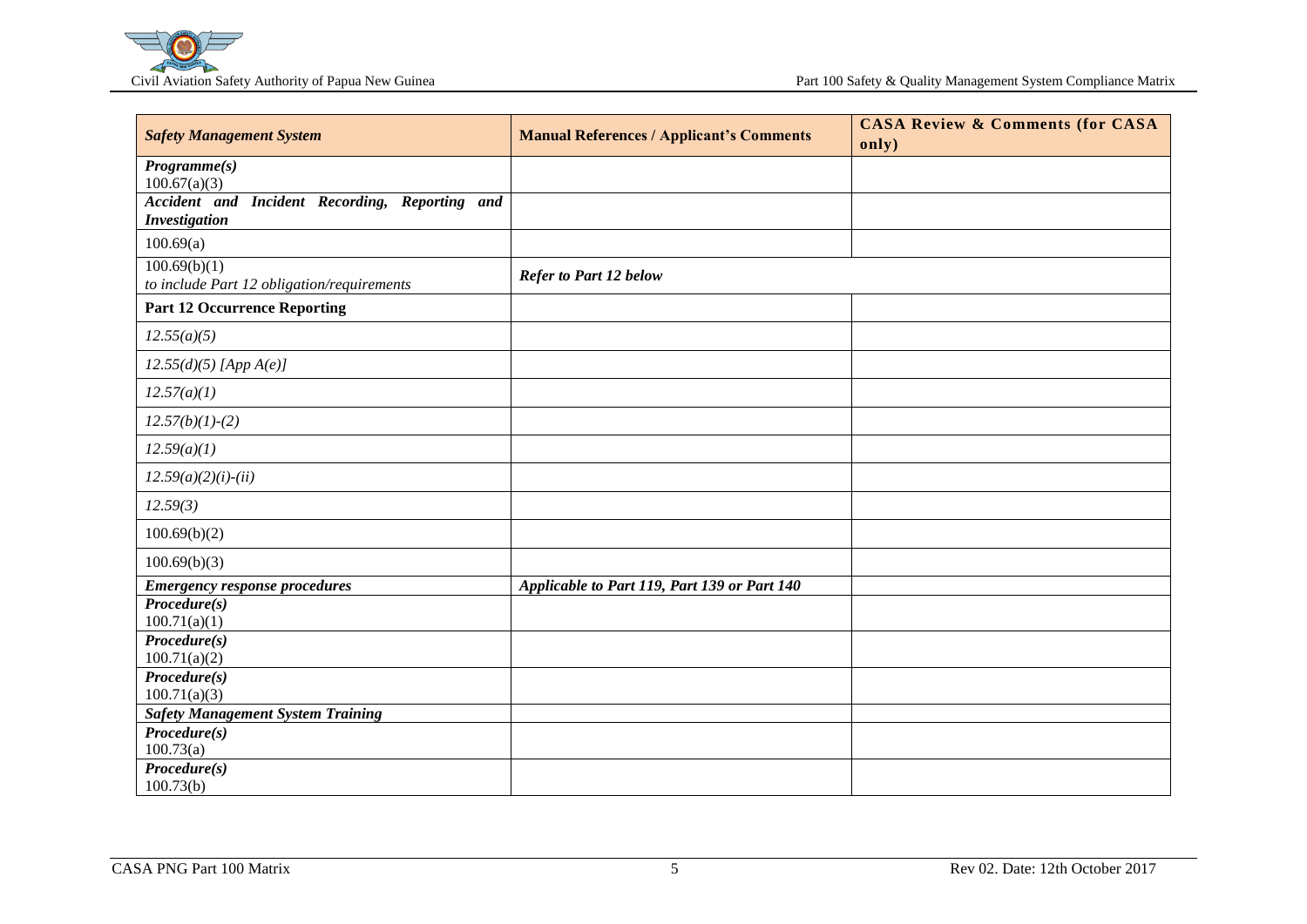

| <b>Safety Management System</b>                      | <b>Manual References / Applicant's Comments</b>           | <b>CASA Review &amp; Comments (for CASA</b> |
|------------------------------------------------------|-----------------------------------------------------------|---------------------------------------------|
|                                                      |                                                           | only)                                       |
| $Proceedure(s)$                                      |                                                           |                                             |
| 100.73(c)(1)                                         |                                                           |                                             |
| 100.73(d)                                            |                                                           |                                             |
| $Proceedure(s)$<br>100.73(c)(2)                      |                                                           |                                             |
| 100.73(d)                                            |                                                           |                                             |
| Procedure(s)                                         |                                                           |                                             |
| 100.73(e)                                            |                                                           |                                             |
| <b>Flight Data Analysis Programme</b>                | For 119 Operator, operating aircraft with MTOW >27,000 kg |                                             |
| 100.75(a)                                            |                                                           |                                             |
| 100.75(b)(1)                                         |                                                           |                                             |
| 100.75(b)(2)                                         |                                                           |                                             |
| 100.75(b)(3)(i)                                      |                                                           |                                             |
| 100.75(b)(3)(ii)                                     |                                                           |                                             |
| 100.75(b)(4)(i)                                      |                                                           |                                             |
| 100.75(b)(4)(ii)                                     |                                                           |                                             |
| <b>Safety Performance Monitoring and Measurement</b> |                                                           |                                             |
| Process(es)                                          |                                                           |                                             |
| 100.77(a)(1)                                         |                                                           |                                             |
| Process(es)                                          |                                                           |                                             |
| 100.77(a)(2)                                         |                                                           |                                             |
| Process(es)                                          |                                                           |                                             |
| 100.77(a)(3)<br>Process(es)                          |                                                           |                                             |
| 100.77(a)(4)                                         |                                                           |                                             |
| Process(es)                                          |                                                           |                                             |
| 100.77(a)(5)                                         |                                                           |                                             |
| Process(es)                                          |                                                           |                                             |
| 100.77(a)(6)                                         |                                                           |                                             |
| Process(es)                                          |                                                           |                                             |
| 100.77(a)(7)                                         |                                                           |                                             |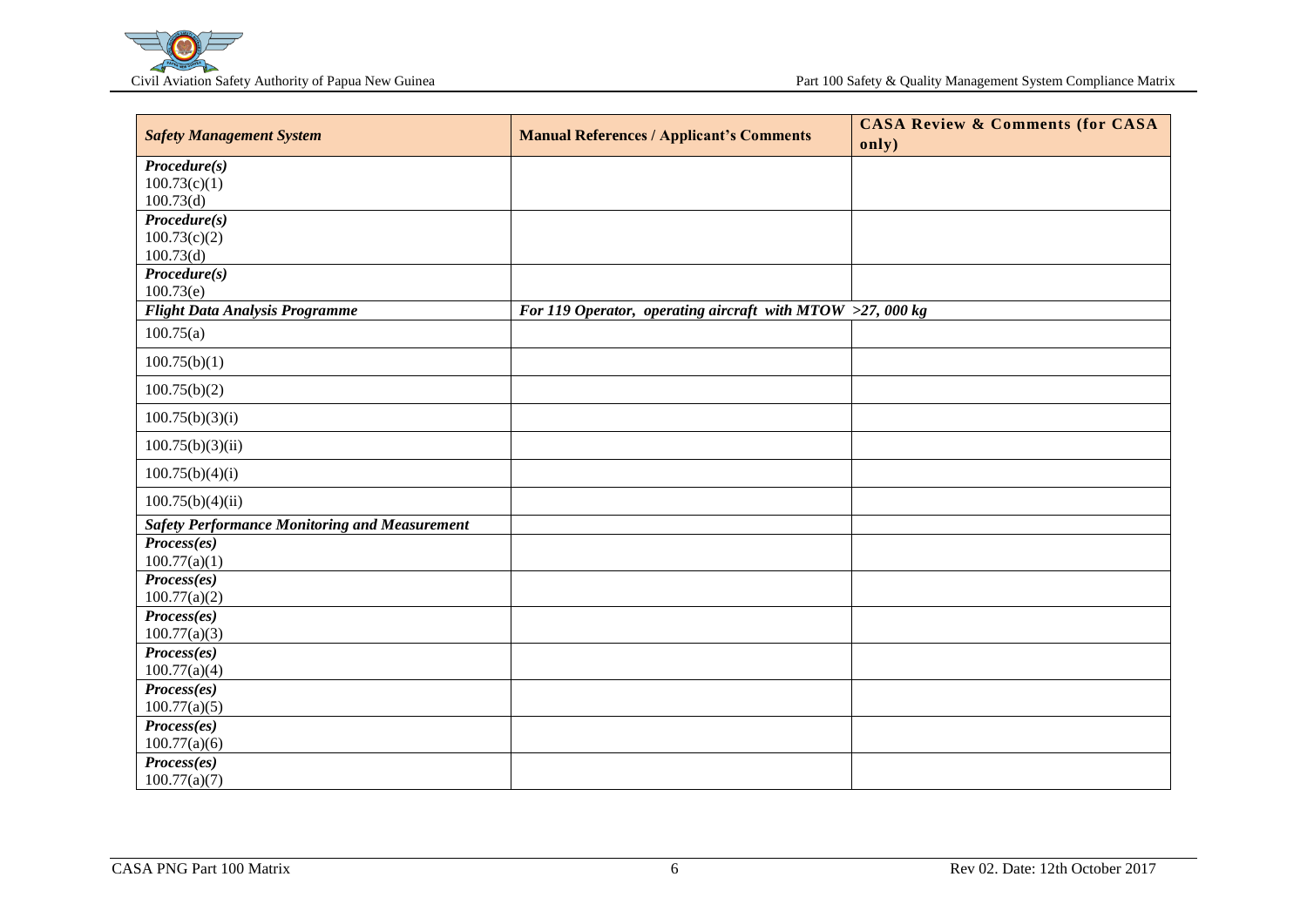

| <b>Safety Management System</b> | <b>Manual References / Applicant's Comments</b> | <b>CASA Review &amp; Comments (for CASA</b><br>only) |
|---------------------------------|-------------------------------------------------|------------------------------------------------------|
| Process(es)                     |                                                 |                                                      |
| 100.77(a)(8)                    |                                                 |                                                      |
| Process(es)                     |                                                 |                                                      |
| 100.77(a)(9)                    |                                                 |                                                      |
| Process(es)                     |                                                 |                                                      |
| 100.77(a)(10)                   |                                                 |                                                      |
| Process(es)                     |                                                 |                                                      |
| 100.77(a)(11)                   |                                                 |                                                      |
| Process(es)                     |                                                 |                                                      |
| 100.77(b)                       |                                                 |                                                      |

|     | Assessed By:                                                                     |                               |               |
|-----|----------------------------------------------------------------------------------|-------------------------------|---------------|
|     | Work Request:                                                                    |                               |               |
|     | DD / MM / YYYY<br>Date received:                                                 | Date accepted: DD / MM / YYYY |               |
|     | This matrix was established using the following Rule Part amendment statuses     |                               |               |
| 12  | Accidents, Incidents, and Statistics                                             | Amendment 4                   | 13 April 2019 |
| 100 | <b>Safety Management System</b>                                                  | Amendment 1                   | 1 May 2017    |
|     | Other rules or advisory circulars referred to during the assessment by Inspector |                               |               |
|     |                                                                                  | Issue 2                       | 01 July 2014  |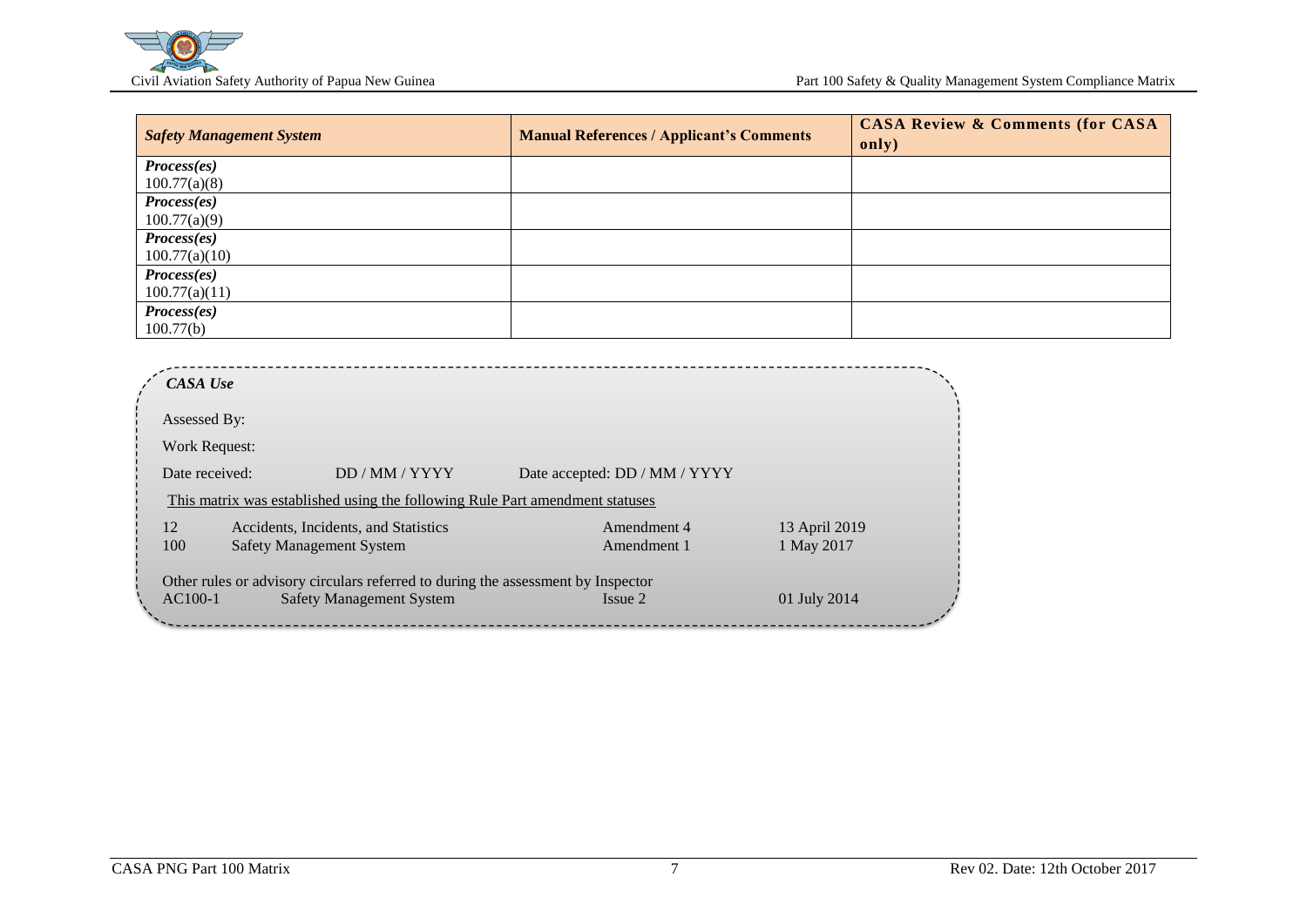

## *Subpart C: Quality Management System*

Applicant: Participant ID:

Manual Submitted: <u>Contractive Contractive Contractive Contractive Contractive Contractive Contractive Contractive Contractive Contractive Contractive Contractive Contractive Contractive Contractive Contractive Contractive</u>

*Assessed By:*

|                                                       | <b>Applicant's Comments</b> | <b>CASA Comments (for CASA use only)</b> |
|-------------------------------------------------------|-----------------------------|------------------------------------------|
| <b>Rule Compliance Matrix</b>                         |                             |                                          |
| Company Statement page, signed by the Chief Executive |                             |                                          |
| List of Effective Pages                               |                             |                                          |
| Record of Amendments                                  |                             |                                          |
| Distribution List & copies to be numbered             |                             |                                          |
| <b>Contents Page</b>                                  |                             |                                          |
| Definitions & Abbreviations (not mandatory)           |                             |                                          |
| On every page, headers and/or footers to include:     |                             |                                          |
| (a) Company name                                      |                             |                                          |
| (b) Name of the manual                                |                             |                                          |
| (c) Effective revision and date of the page           |                             |                                          |
| (d) Page number                                       |                             |                                          |
| Index (not mandatory but desirable)                   |                             |                                          |

| <b>Quality Management System</b>                                                                   | <b>Manual References / Applicant's Comments</b>                                                                   | <b>CASA Review &amp; Comments (for CASA</b><br>only)                         |
|----------------------------------------------------------------------------------------------------|-------------------------------------------------------------------------------------------------------------------|------------------------------------------------------------------------------|
| <b>Subpart C: Quality Management System</b><br><b>Establishment of a Quality Management System</b> |                                                                                                                   |                                                                              |
| 100.101(a)                                                                                         |                                                                                                                   | <b>Current QMS Manual or Integrated (Indicate</b><br>version/issues and date |
| 100.101(b)(1)<br>100.103(a)(1)                                                                     |                                                                                                                   |                                                                              |
| $Proceedure(s)$<br>$100.101(b)(2)(i-v)$                                                            | For all exposition-based procedures use 100.103, 100.105, 100.107, 100.109, 100.111 and 100.113 sections<br>below |                                                                              |
| $Proceedure(s)$                                                                                    |                                                                                                                   |                                                                              |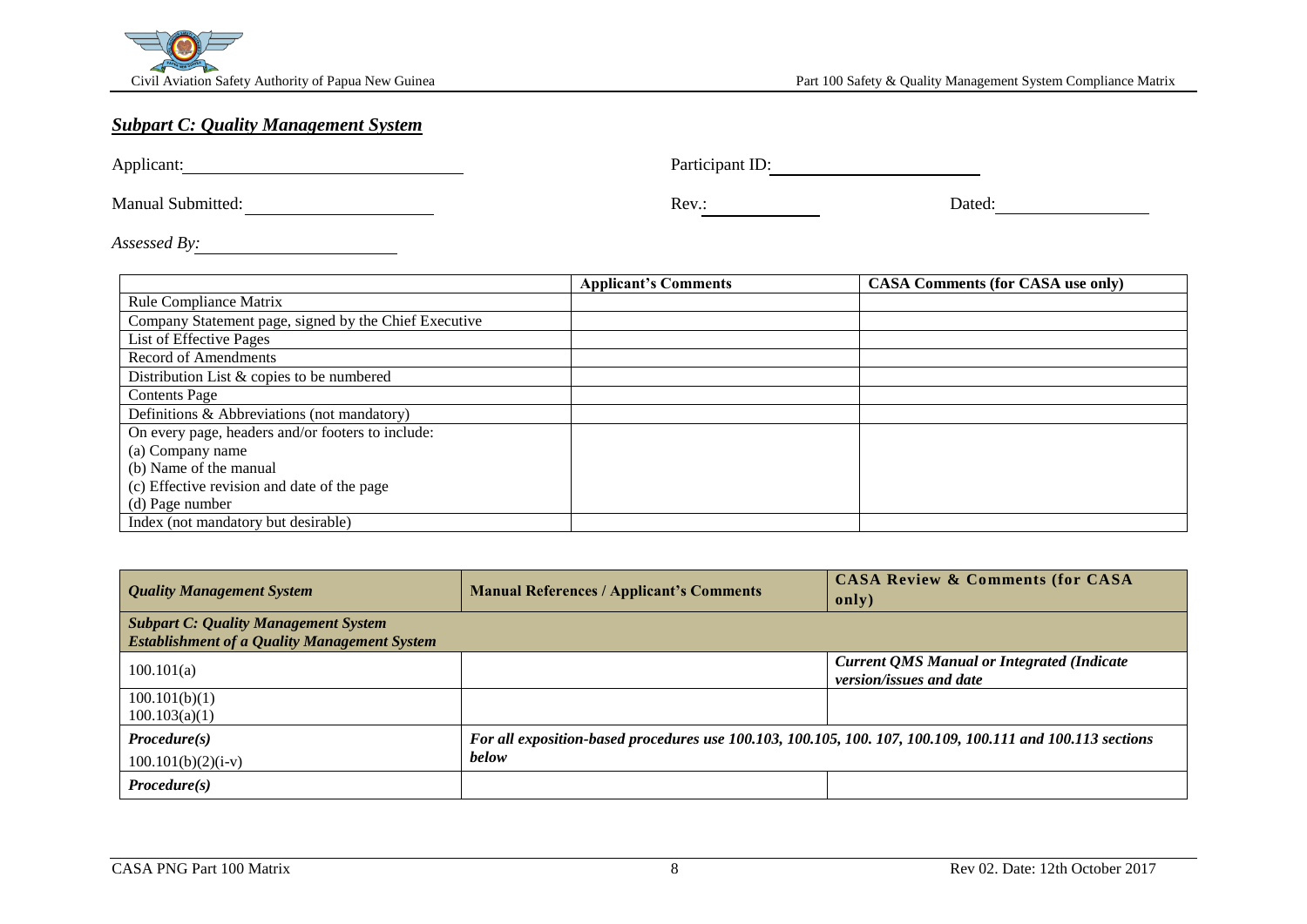

| <b>Quality Management System</b>                                    | <b>Manual References / Applicant's Comments</b> | <b>CASA Review &amp; Comments (for CASA</b><br>only) |
|---------------------------------------------------------------------|-------------------------------------------------|------------------------------------------------------|
| 100.101(b)(2)(vi)                                                   |                                                 |                                                      |
| <b>Audits</b>                                                       |                                                 |                                                      |
| 100.103(a)(2)<br>100.103(c)(1)                                      |                                                 |                                                      |
| 100.103(a)(3)(i)                                                    |                                                 |                                                      |
| 100.103(b)                                                          |                                                 |                                                      |
| 100.103(a)(3)(ii)                                                   |                                                 |                                                      |
| 100.103(a)(3)(iii)                                                  |                                                 |                                                      |
| 100.103(a)(3)(iv)                                                   |                                                 |                                                      |
| <b>Management Review</b>                                            |                                                 |                                                      |
| 100.105                                                             |                                                 |                                                      |
| Continuous improvement                                              |                                                 |                                                      |
| 100.107(a)                                                          |                                                 |                                                      |
| 100.107(b)(1)                                                       |                                                 |                                                      |
| 100.107(b)(2)                                                       |                                                 |                                                      |
| 100.107(b)(3)                                                       |                                                 |                                                      |
| 100.107(b)(4)                                                       |                                                 |                                                      |
| 100.107(b)(5)                                                       |                                                 |                                                      |
| 100.107(b)(6)<br>100.109(a)                                         |                                                 |                                                      |
| 100.107(b)(7)                                                       |                                                 |                                                      |
| $non-compliance$<br><b>Error</b><br>and<br>management<br>procedures |                                                 |                                                      |
| 100.109(b)                                                          |                                                 |                                                      |
| Document control                                                    |                                                 |                                                      |
| 100.111(a)                                                          |                                                 |                                                      |
| 100.111(b)(1)                                                       |                                                 |                                                      |